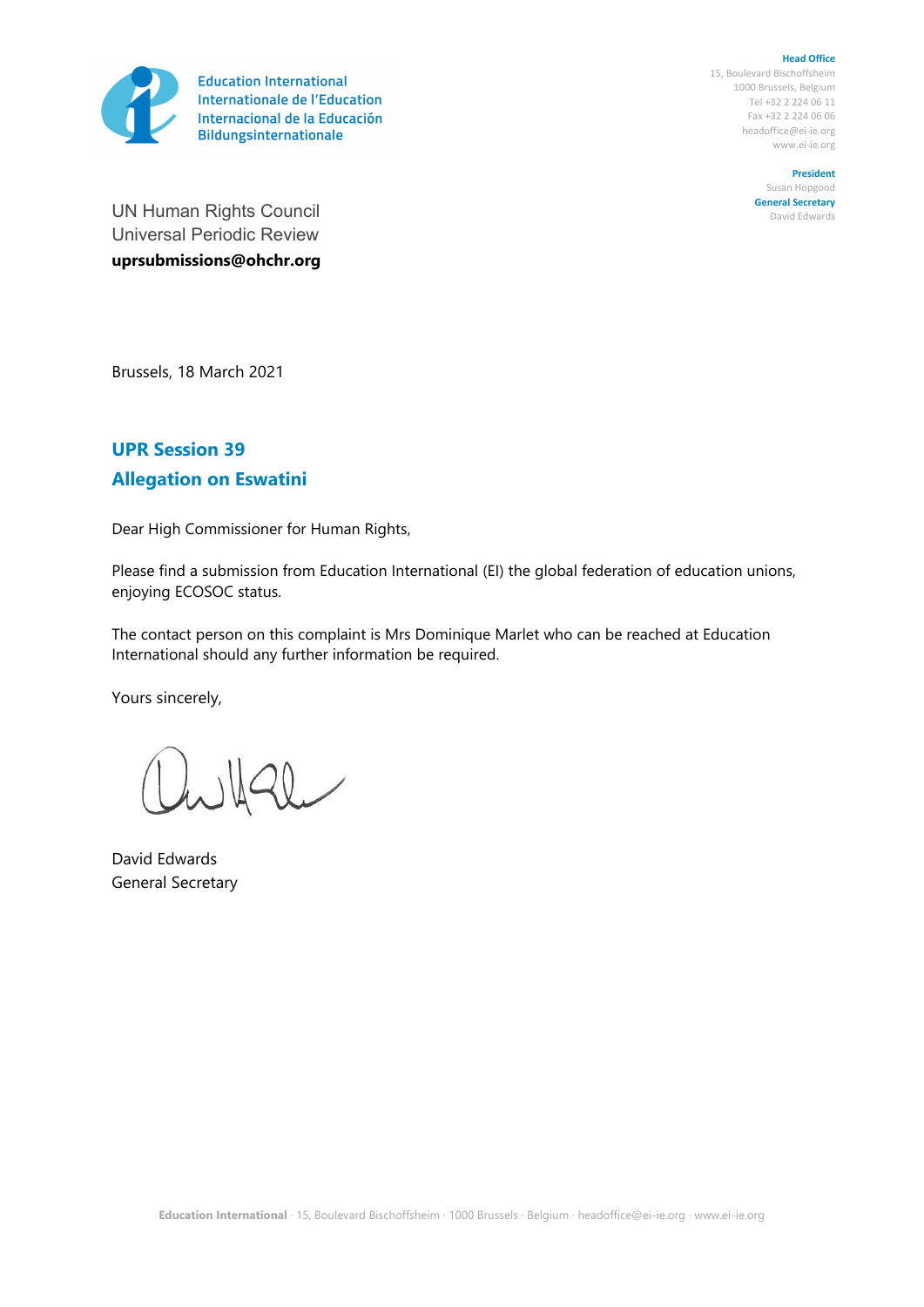# UPR Session 39 Eswatini

## Labour Rights Violations in Education Sector

This submission from Education International, the global federation of teacher unions, focuses on the violation of rights of workers in the education sector, including the harassment of union leaders, collapse of meaningful collective bargaining and intimidation of striking workers.

**22** 

### UPR recommendation on freedom of association (cycle 1 and 2)

*"Fully respect the rights of all citizens to freedom of assembly and association, including by allowing labour, political and civil groups to assemble peacefully, free from Government interference in accordance with international human rights standards"*

1. Although the country has ratified the eight International Labour Organisation (ILO) fundamental conventions, Eswatini continues to violate workers' rights. The bases used in this allegation to establish the violation of rights of workers in the education sector are the Collective Bargaining Agreement (CBA) in force between the teacher union Swaziland National Association of Teachers (SNAT) and the Government, the Employment Act of 2000 and the Industrial Relations Act (IRA) of 2000.

#### The Right to Freedom of Expression and Association

- 2. The re-enacted Public Order Act (2017), based on its colonial predecessor, the 1963 Public Order Act, continues to create unlimited restrictions on the right of citizens in the country to effectively and meaningfully express their opinion.
- 3. The President of SNAT, Mbongwa Dlamini, was victimized by the employer just after he was voted President. He was charged with misconduct allegedly for his involvement in activities before he assumed the position and despite that his supervisor at Mhubhe High School had authorised his absence from school to attend to union activities.
- 4. Trade unions in the country know that they cannot utilise the national radio, newspapers and the television broadcasting platforms for spreading their messages, either for meetings, balloting exercises or (even worse) for strikes. The media platform is used by the government to communicate its position and unions are obliged to find alternative means to convey their message across. During strikes, for instance, the only position that gets communicated through the radio is the government position; which usually involves defensive government statements and anti-union broadcasts.
- 5. Just recently, the teacher union editor, Mcolisi Motsa, who was <sup>a</sup> regular columnist with the national mainstream newspaper, Times of Eswatini, SUNDAY, was deprived of that opportunity. The reason behind it was that he had penned an article which allegedly accused the TSC Chairperson of being unfaithful to teachers and highly corrupt. The article was not disrespectful or offensive, but the editorial committee of the newspaper saw it fit to remove the only possible voice of the union (if not all unions in the country as <sup>a</sup> whole) in the mainstream media.
- 6. The government, through the Ministry of Education and Training issues announcements that threaten and instill fear into teachers who are intending to partake in the protest action, thus undermining the right of workers to strike.
- 7. The GoE has <sup>a</sup> history of violence against workers and human rights activists, and in particular the police have <sup>a</sup> history of "carrying out unprovoked attacks on peaceful marchers."

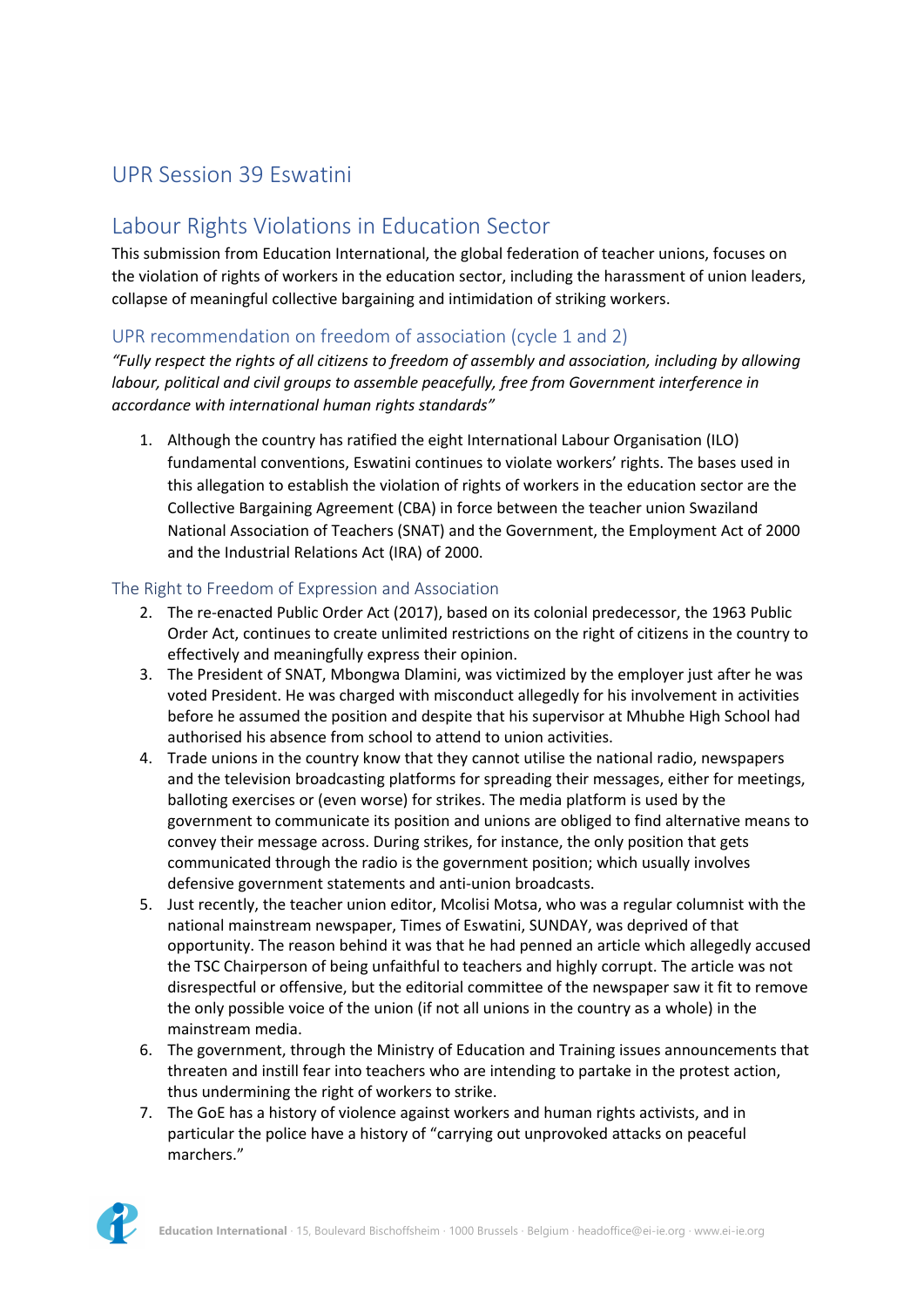#### Victimisation, Intimidation and Police Brutality

- 8. The government has never come out to condemn the violence and police brutality. There are no efforts to ensure that the identified police culprits face the consequences of their actions.
- 9. In 2015, the then SNAT General Secretary, Muzi Mhlanga, was heavily beaten by an armed group of police at the union'<sup>s</sup> offices, during <sup>a</sup> mass protest action.
- 10. In August 2018, ahead of the 2018 national elections, the public service trade unions embarked on <sup>a</sup> lawful mass protest action to pressure government to meet their demand of 7.8 percent Cost of Living Adjustment (CoLA). The government responded by deploying police all over the country'<sup>s</sup> cities in which the protest was due to take place. Clashes between the police and workers were reported in the media, and workers were admitted in hospitals as an outcome of the clashes. For example, <sup>a</sup> horrendous fight ensued at the SNAT Centre in Manzini when <sup>a</sup> senior police officer pulled out <sup>a</sup> gun at protesting workers and started shooting live bullets at them. In response, one of the workers, <sup>a</sup> member of SNAT wrestled the gun away from the police official as he tussled him to the ground, risking getting shot, but in the process another teacher, Willy Dlamini, was shot in the arm. Ultimately, the worker was arrested and charged with assault of <sup>a</sup> police official, with no charges whatsoever against the police officer.The matter was reported to the ILO as indicative of the continued incidents of police brutality and the denial of the right to strike of public and other workers in the country.
- 11. In September 2018, coinciding with the New York United Nations General Assembly, members of the SNAT had gone to deliver <sup>a</sup> petition to the United States Ambassador to Swaziland, complaining about the *extravagant* spending of the King and the Royal Family. Heavily armed police officers, led by the then National Commissioner of police, fired teargas canisters and rubber bullets on the demonstrating teachers, as <sup>a</sup> result the gathering was abruptly stopped.
- 12. On the 19 September 2018, the then SNAT Deputy Secretary General who is also the current SNAT Secretary General, Sikelela Dlamini, was arrested and kept at <sup>a</sup> police facility for leading <sup>a</sup> protest march that was organised by the Trade Union Congress of Swaziland (TUCOSWA). No charges were laid against him and he was released in the evening. The planned protest march could not continue as <sup>a</sup> result.
- 13. On the 12October 2018, the SNAT was commemorating the World Teachers Day. Normally this day begins with <sup>a</sup> public sensitization march, <sup>a</sup> few hundreds of meters from the venue in which the event will be held. The Commissioner of Police stopped the SNAT from marching from the CBD of the Nhlangano town to the sports ground. When the National Commissioner of Police representative was asked to elaborate on the reasons, he just said all public gatherings and processions were not permissible during that time. The teachers' march was violently suppressed.
- 14. On the 11December 2018 the police also arrested two members of the SNAT who were going to attend <sup>a</sup> teachers' meeting that was to be held at the SNAT offices. Ridiculous charges of jay-walking were levelled against them. These were Mcolisi Ngcamphalala and Njabulo Dlamini (deceased). The said meeting could no-longer continue.
- 15. On 25 September 2019, the SNAT, alongside other workers' unions that organise in the public sector had called <sup>a</sup> mass petition delivery exercise, demanding <sup>a</sup> Cost of Living Adjustment. What was hailed as the most successful public gathering of workers turned into <sup>a</sup> very bad experience after the state police shot peaceful demonstrators with rubber bullets, throwing teargas canisters and beating them up in the process. A total of thirteen teachers got injured, with some being admitted in hospital for treatment. This dampened the activism spirit amongst the teachers.

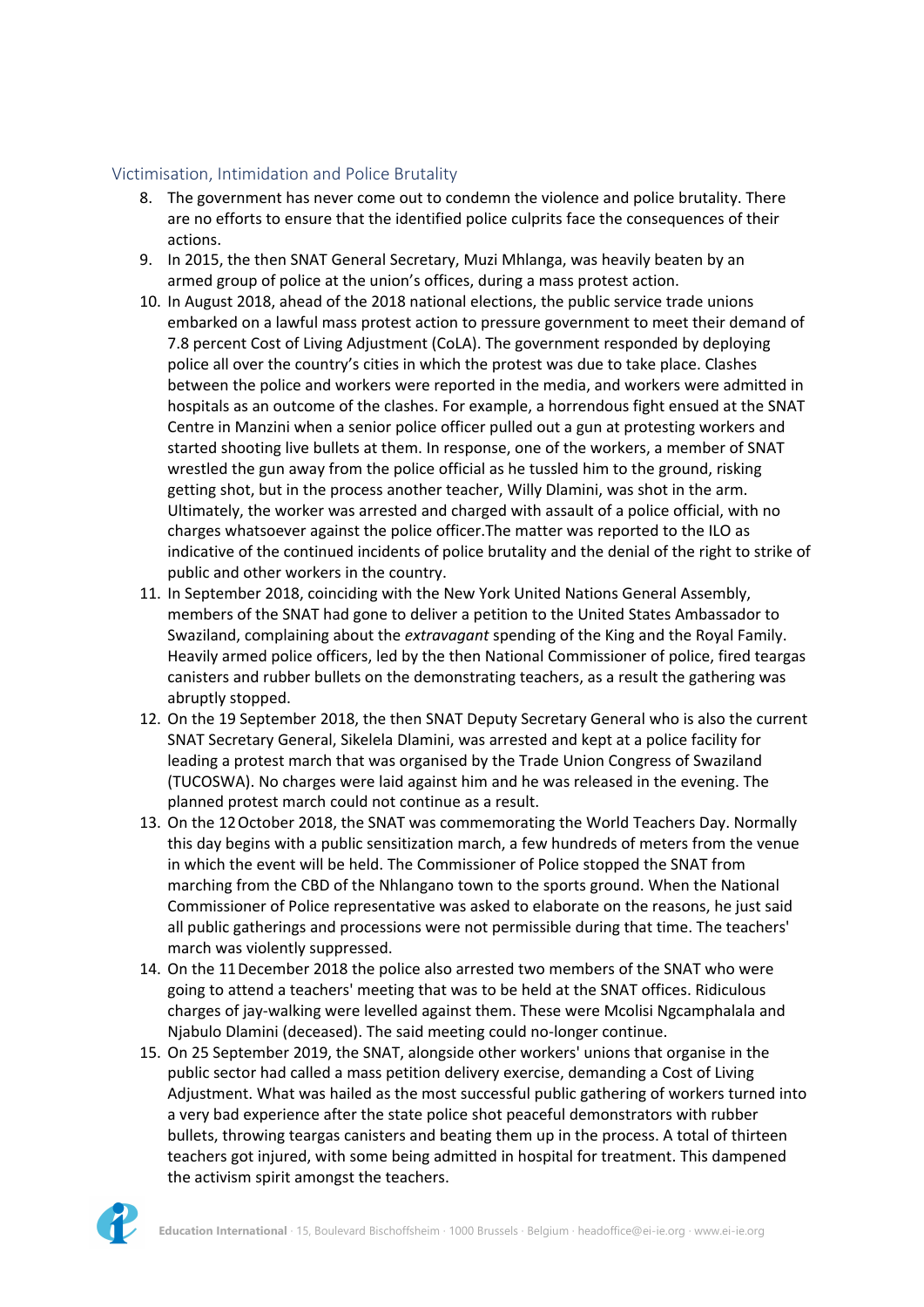16. On 2 October 2019, there was another follow-up mass public sensitisation march, similar to the one that had been held on 25 September. This was held in Manzini. Again the police opened fire, injuring about 17 teachers, excluding those workers from other Government departments. The police also shot an ordinary citizen. His index finger had to be removed.

4

- 17. In December 2019, members of SNAT alongside other concerned Swazis converged at Mbabane, intending to deliver <sup>a</sup> petition at the Cabinet offices demanding multi-party democracy. This started with <sup>a</sup> public sensitisation march. The march could not proceed because it was violently suppressed by the police, threatening to arrest anyone who was to continue with the march.
- 18. On 20 December 2019, members of the police service engaged on <sup>a</sup> house search exercise of some Swazis who were part of earlier mentioned petition delivery. The current SNAT Secretary General, Sikelela Dlamini, was amongst those against whom the search warrants were issued. Fortunately, they did not find him in the house. Leaders of political parties also had their houses thoroughly searched and their electronic equipment confiscated from them. This case is still pending in Court.

#### The Right to Strike

- 19. Section 86 of the IRA spells out the process of <sup>a</sup> lawful strike; which includes <sup>a</sup> balloting exercise, and requesting the assistance of mediation institutions like the Conciliation, Mediation and Arbitration Commission (CMAC) to oversee the balloting exercise. Section 89 (1) of the IRA, 2000 (as amended) further guarantees the right to strike; but also allows the Minister of Labour & Social Security to interdict and refrain workers and/or their representative organisations from participating in strike action, as long there is satisfactory proof to the court that the said strike action disrupts or threatens national security and interest. In <sup>a</sup> number of instances, government has utilised this section to undermine the right to strike, especially for public service workers.
- 20. The government uses intimidation to scare teachers against exercising their right to strike. During the 2019 strike, the government introduced and effected spot check forms; and this was aimed at forcing the teachers to abandon the strike. The government used media platforms to scare teachers that it would apply no work-no pay against all teachers who participated in the strike. The government implemented the no work-no pay rule to kill the spirit of workers and to neutralise the impact of the strike.

#### The Right to Collective Bargaining

- 21. The IRA of 2000 which establishes several platforms that seek to promote social dialogue, tripartism and bi-partism; as well as the Employment Act, No.5 of 1980, which also establishes the functioning, especially of the Labour Advisory Board (LAB). The existence of another institution, the National Steering Committee on Social Dialogue (NSCSD), creates overlap, on-going confusion and paralysis of functionality the two platforms. And just like the JNF, both the LAB and the NSCSD suffer from undue political interference, partiality and perceived state partiality.
- 22. The existing Collective Bargaining Agreement (CBA) for the education sector is negotiated in accordance with the IRA 1980 (amended in 2000; 2014), and is binding to all teachers, to the Ministry of Education and Training, to the Teacher Service Commission and the entire Government. However, there are discrepancies.
- 23. The Public Service General Orders (partly expressed in the CBA, Section 10.6) mentions that probation in the teaching service is two years, while the IRA mentions that it is only three months. The practice has always been the 2 years, which affects the rights of workers, curtails their professional development and deprives them of their entitlements, rights and benefits as confirmed permanent teachers.

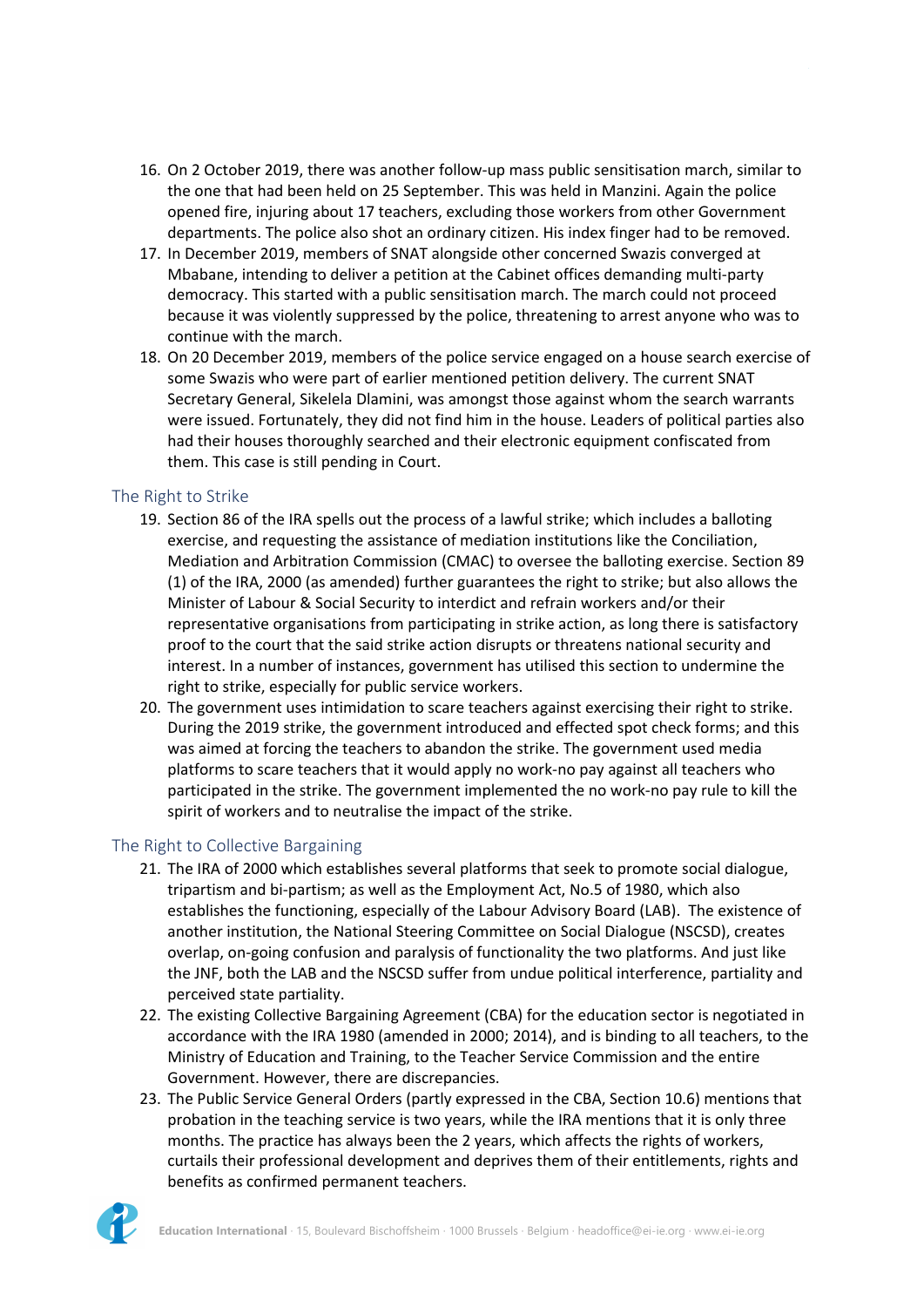- 24. Section 2.11 of the CBA guarantees union access to information; be it professional employee information; notifications of job postings; agendas and minutes of all meetings and all relevant attachments; other information that may be useful in negotiations and grievancehandling processes; as well as other information that might be useful for purposes of effectively conducting official union business. The Public Services Act (2018), enacted to 'regulate' the behaviour of public service workers, effectively takes away the inalienable rights of public service workers as political beings and citizens of this country. Section 52 of the act criminalizes holding an elected position in <sup>a</sup> political organisation whilst in the employ of the public/civil service. It mentions the dismissal of such <sup>a</sup> public officer in the "public interest", which however is not clearly defined. Leaving such open phrases (subject to numerous interpretations in law) precipitates its misuse. Undoubtedly, just like other workers, public service workers are also entitled to civil and political rights, from expression, assembly, association and trade union organisation.
- 25. The government controls the Joint Negotiation Forum (JNF), as both the Chairperson and Secretary of the bargaining platform come from the Government Negotiation Team (GNT), and not the public service trade unions. In the last Cost of Living Adjustment (CoLA) negotiation round, for instance, government forcefully and unilaterally decided to award <sup>a</sup> 3.3 percent salary increment. Earlier, the Government ignored the recommendation of the salary review report to increase salaries for Head of Departments.
- 26. As stated in the UNESCO Global Framework for Professional Teaching Standards: "*Teachers are the professional leaders of learning in their classrooms and in their schools, and teachers' unions are the representative bodies that should guide the professional framework for teachers in all settings. Teaching practice must be evidence-based and studentfocussed. Teachers must have access to continuous professional learning and development throughout their careers and must be involved in developing teacher as well as education policy more broadly. All highly successful educational systems rely on the experience and expertise of teachers to shape teacher and education policies*".
- 27. The CBA confirms that there is <sup>a</sup> provision for 'study leave', which it defines as <sup>a</sup> leave of absence for <sup>a</sup> teacher for <sup>a</sup> period of not exceeding five years with pay. the biggest challenge is the eligibility of such <sup>a</sup> leave with pay. While the Teacher Service Development Department encourages teachers to further their studies, in practice only about 18 teachers per year are allowed to study, that is, teachers who are granted study leaves and are paid accordingly in line with the Regulations when they eventually take the leave. Obviously, this is <sup>a</sup> negligible figure given the demand. The application process for these opportunities with the ministry is long and tedious, and most teachers find these application guidelines not only long and cumbersome, but also unclear and time-consuming. Most teachers find themselves having to create alternative means to study, including having to source their own scholarships, admission into institutions of further learning and the time for their confidential study opportunities for fear of victimization. And even if the newly acquired qualifications would be declared to the school administrators, government would not pay according to the new qualifications, but according to the qualifications upon which one was appointed into the teaching profession by the TSC.
- 28. The Government is using casualization of the profession to weaken the power of education unions. Contract teachers are easily intimidated and less likely to participate in union activities, particularly in union struggles to demand improved teaching conditions.
- 29. The CBA between SNAT and the Government guarantees the provision of housing (in Section 3.10) for housing allowance; it even goes to the extent of qualifying the defining aspects of what is considered 'adequate and proper housing'. It mentions 'sound construction, electricity, in-door plumbing, safe and adequate water supply, as well as sufficient space to